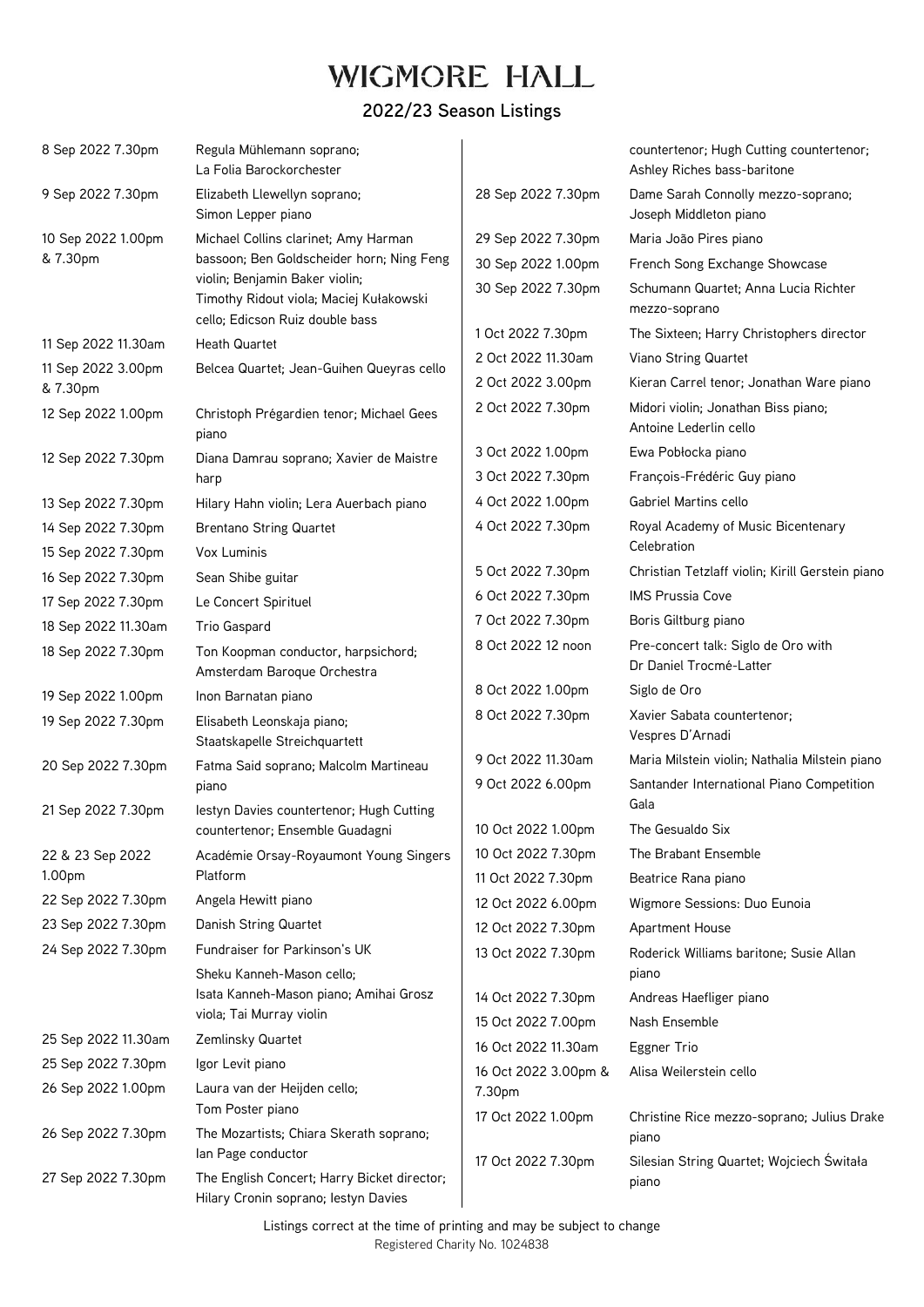| 18 Oct 2022 7.30pm  | La Nuova Musica; David Bates director;<br>Louise Kemény soprano; Ben Johnson tenor                                               | 31 Oct & 1 Nov 2022<br>7.30pm                       | Olli Mustonen piano                                                 |
|---------------------|----------------------------------------------------------------------------------------------------------------------------------|-----------------------------------------------------|---------------------------------------------------------------------|
| 19 Oct 2022 7.30pm  | Masabane Cecilia Rangwanasha soprano;                                                                                            | 1 Nov 2022 1.00pm                                   | Quatuor Agate                                                       |
|                     | Simon Lepper piano                                                                                                               | 2 Nov 2022 7.30pm                                   | <b>Novus String Quartet</b>                                         |
| 20 Oct 2022 7.30pm  | <b>Wigmore Soloists</b>                                                                                                          | 3 Nov 2022 7.30pm                                   | Isabelle Faust violin; Antoine Tamestit viola                       |
| 21 Oct 2022 1.00pm  | French Song Exchange Showcase                                                                                                    | 4 Nov 2022 7.30pm                                   | Sabine Devieilhe soprano; Mathieu Pordoy                            |
| 21 Oct 2022 7.30pm  | <b>Castalian String Quartet</b>                                                                                                  |                                                     | piano                                                               |
| 22 Oct 2022         | Ludlow English Song Day                                                                                                          | 5 Nov 2022 1.00pm                                   | Benjamin Frith piano; Heidi Rolfe piano                             |
| 11.30am             | Natalya Romaniw soprano;<br>Marta Fontanals-Simmons mezzo-soprano;<br>Benson Wilson baritone; Iain Burnside piano                | & 7.30pm<br>6 Nov 2022 11.30am<br>6 Nov 2022 7.30pm | Soloists of the Kronberg Academy<br>Tabea Zimmermann viola;         |
| 2.00pm              | Claire Barnett-Jones mezzo-soprano;                                                                                              |                                                     | Soloists of the Kronberg Academy                                    |
|                     | Nicky Spence tenor; Rosalind Ventris viola;                                                                                      | 7 Nov 2022 1.00pm                                   | Cinquecento                                                         |
|                     | lain Burnside piano                                                                                                              | 7 Nov 2022 7.30pm                                   | <b>Belcea Quartet</b>                                               |
| 4.30pm              | Harriet Burns soprano; Ailish Tynan                                                                                              | 8 Nov 2022 7.30pm                                   | Karita Mattila soprano; Keval Shah piano                            |
|                     | soprano; Elgan Llŷr Thomas tenor;<br>Robin Tritschler tenor; Adam Walker flute;                                                  | 9 Nov 2022 7.30pm                                   | Samling Institute Showcase                                          |
|                     | Rosalind Ventris viola; Ian Tindale piano                                                                                        | 10 Nov 2022 7.30pm                                  | Florian Boesch baritone; Malcolm Martineau<br>piano                 |
| 7.30pm              | Robert Murray tenor; James Atkinson<br>baritone; Iain Burnside piano; Katy Hamilton<br>reader; Donald Macleod reader; Ian Skelly | 11 Nov 2022 7.30pm                                  | Martin Fröst clarinet; Antoine Tamestit<br>viola; Shai Wosner piano |
| 23 Oct 2022 11.30am | reader<br>Dudok Quartet Amsterdam                                                                                                | 12 Nov 2022 11.30am<br>& 3.00pm                     | Kaleidoscope Chamber Collective                                     |
| 23 Oct 2022 3.00pm  | Kitty Whately mezzo-soprano; William Vann                                                                                        | 12 Nov 2022 7.30pm                                  | The Purcell School                                                  |
|                     | piano                                                                                                                            | 13 Nov 2022 11.30am                                 | Kaleidoscope Chamber Collective                                     |
| 23 Oct 2022 7.30pm  | Les Arts Florissants; William Christie<br>conductor, harpsichord;                                                                | 13 Nov 2022 3.00pm                                  | Kate Lindsey mezzo-soprano;<br>Gary Matthewman piano                |
|                     | Emmanuelle de Negri soprano;                                                                                                     | 13 Nov 2022 7.30pm                                  | Jean-Efflam Bavouzet piano                                          |
|                     | Anna Reinhold mezzo-soprano; Cyril Auvity<br>high-tenor; Marc Mauillon baritone;                                                 | 14 Nov 2022 1.00pm                                  | <b>Calidore String Quartet</b>                                      |
|                     | Lisandro Abadie bass                                                                                                             | 14 Nov 2022 7.30pm                                  | Takács Quartet                                                      |
| 24 Oct 2022 1.00pm  | Christian Lindberg trombone;<br>Roland Pöntinen piano                                                                            | 15 Nov 2022 7.30pm                                  | Jean-Efflam Bavouzet piano;<br>Orsino Ensemble                      |
| 24 Oct 2022 7.30pm  | Dover Quartet                                                                                                                    | 16 Nov 2022 7.30pm                                  | Takács Quartet                                                      |
| 25 Oct 2022 1.00pm  | Carolyn Sampson soprano;<br>Joseph Middleton piano                                                                               | 17 Nov 2022 7.30pm                                  | Edmar Castañeda harp; Grégoire Maret<br>harmonica                   |
| 25 Oct 2022 7.30pm  | Quatuor Ebène                                                                                                                    | 18 Nov 2022 7.30pm                                  | Simon Bode tenor; Simon Lepper piano                                |
| 26 Oct 2022 1.00pm  | Trio Bohémo                                                                                                                      | 19 Nov 2022 4.00pm                                  | Pre-Concert Talk                                                    |
| 26 Oct 2022 7.30pm  | Alina Ibragimova violin; Cédric Tiberghien<br>piano                                                                              | 19 Nov 2022 5.30pm &<br>7.30pm                      | Nash Ensemble                                                       |
| 27 Oct 2022 7.30pm  | 12 Ensemble                                                                                                                      | 20 Nov 2022 11.30am                                 | Elias String Quartet                                                |
| 28 Oct 2022 7.30pm  | O/Modernt Ensemble; Hugo Ticciati violin,                                                                                        | 20 Nov 2022 7.30pm                                  | Leif Ove Andsnes piano                                              |
|                     | leader                                                                                                                           | 21 Nov 2022 1.00pm                                  | The King's Singers                                                  |
| 29 Oct 2022 7.30pm  | Richard Goode piano                                                                                                              | 21 Nov 2022 7.30pm                                  | Leif Ove Andsnes piano                                              |
| 30 Oct 2022 11.30am | Piatti Quartet                                                                                                                   | 22 Nov 2022 7.30pm                                  | Freiburg Baroque Orchestra                                          |
| 30 Oct 2022 7.30pm  | Joshua Bell violin; Peter Dugan piano                                                                                            | 23 Nov 2022 7.30pm                                  | Kirill Gerstein piano                                               |
| 31 Oct 2022 1.00pm  | Mariam Batsashvili piano                                                                                                         | 24 Nov 2022 6.00pm<br>24 Nov 2022 7.30pm            | Wigmore Sessions: MIZU Duo<br>Pavel Haas Quartet                    |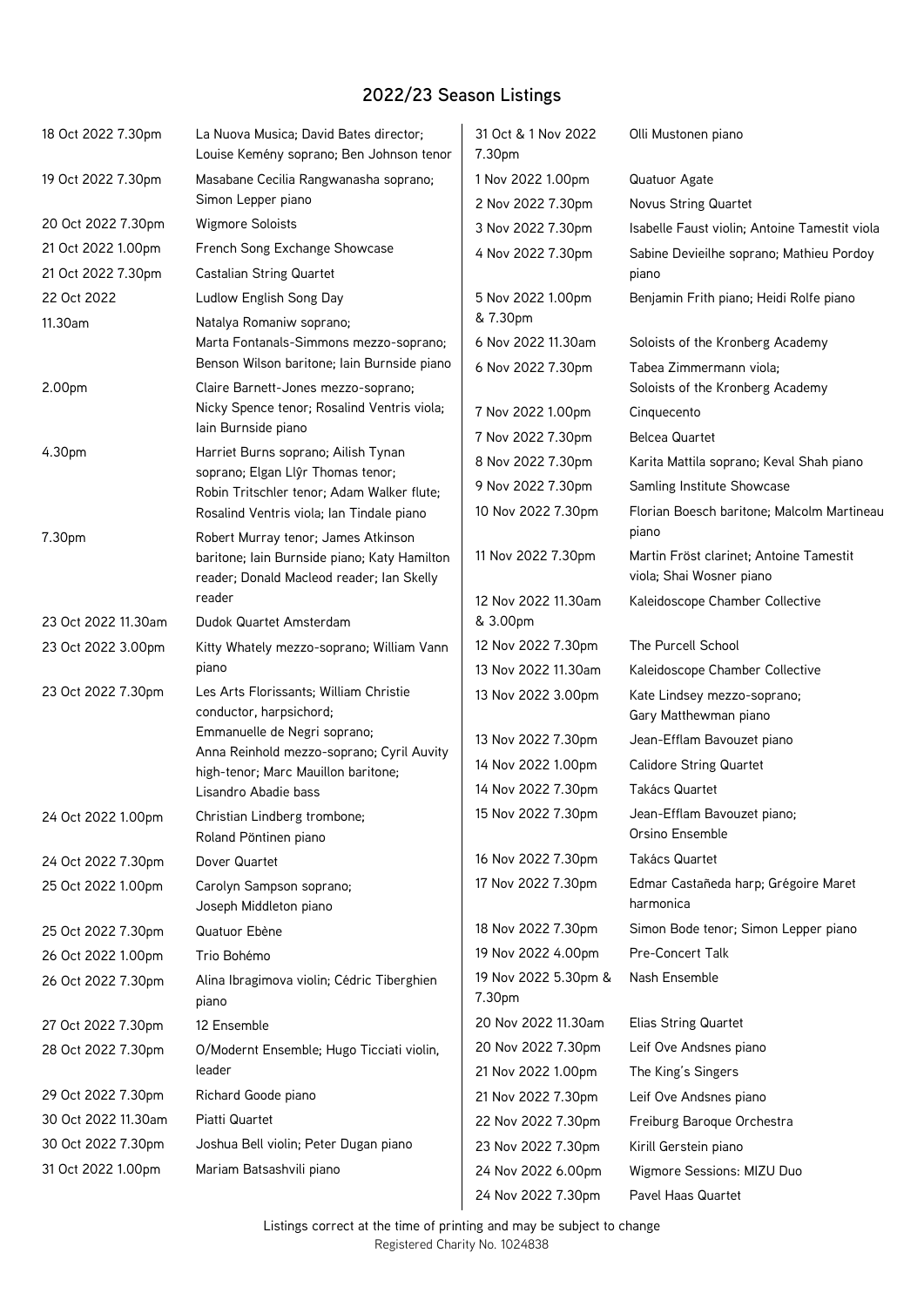| 25 Nov 2022 1.00pm   | Joseph Tong piano                                                                  | 15 Dec 2022 7.30pm              | Elizabeth Llewellyn soprano; Simon Lepper                                        |
|----------------------|------------------------------------------------------------------------------------|---------------------------------|----------------------------------------------------------------------------------|
| 25 Nov 2022 7.30pm   | Miklós Perényi cello; Imre Rohmann piano                                           |                                 | piano                                                                            |
| 26-27 Nov 2022       | IMS Prussia Cove 50th Anniversary<br>Weekend                                       | 16 Dec 2022 7.30pm              | Johan Dalene violin; Julia Hagen cello;<br>Igor Levit piano                      |
| 27 Nov 2022 11.30am  | Daniel Lebhardt piano                                                              | 17 Dec 2022 7.30pm              | Solomon's Knot                                                                   |
| 28 Nov 2022 1.00pm   | Andrei Ioniță cello; Naoko Sonoda piano                                            | 18 Dec 2022 11.30am             | Septura; Cathy Tyson narrator (subject to<br>professional availability)          |
| 28 Nov 2022 7.30pm   | Amihai Grosz viola; Sunwook Kim piano                                              | 18 Dec 2022 3.00pm              | Ruby Hughes soprano; Huw Watkins piano                                           |
| 29 Nov 2022 7.30pm   | Christian Gerhaher baritone                                                        | 18 Dec 2022 7.30pm              | Jason Moran piano                                                                |
| 30 Nov 2022 7.30pm   | Paul Lewis piano                                                                   | 19 Dec 2022 7.30pm              | Günther Groissböck bass; Julius Drake                                            |
| 1 Dec 2022 7.30pm    | Christian Gerhaher baritone                                                        |                                 | piano                                                                            |
| 2 Dec 2022 7.30pm    | Paul Lewis piano                                                                   | 20 Dec 2022 7.30pm              | Dunedin Consort                                                                  |
| 3 Dec 2022 11.30am   | Quatuor Bozzini                                                                    | 21 Dec 2022 7.30pm              | Martin Fröst clarinet                                                            |
| 3 Dec 2022 3.00pm    | Quatuor Bozzini                                                                    | 22 Dec 2022 7.30pm              | Pavel Kolesnikov piano                                                           |
| 3 Dec 2022 7.00pm    | Quatuor Bozzini; Juliet Fraser soprano                                             | 23 Dec 2022 7.30pm              | il Pomo d'Oro Choir                                                              |
| 3 Dec 2022 8.30pm    | Post-Concert Q&A                                                                   | 28 Dec 2022 7.30pm              | Piers Lane piano                                                                 |
| 4 Dec 2022 11.30am   | Pieter Wispelwey cello                                                             | 29 Dec 2022 7.30pm              | Robin Tritschler tenor; Joseph Middleton                                         |
| 4 Dec 2022 7.30pm    | Leonidas Kavakos violin; Yuja Wang piano                                           |                                 | piano                                                                            |
| 5 Dec 2022 1.00pm    | Steven Osborne piano                                                               | 30 Dec 2022 7.30pm              | <b>Albion Quartet</b>                                                            |
| 5 Dec 2022 7.30pm    | Arcangelo; Katharina Konradi soprano;<br>Jonathan Cohen director                   | 31 Dec 2022 7.00pm              | Dunedin Consort; Rachel Redmond soprano;<br>Alex Potter countertenor; Hugo Hymas |
| 6 Dec 2022 1.00pm    | Armand Djikoloum oboe                                                              |                                 | tenor; Robert Davies bass                                                        |
| 6 Dec 2022 7.30pm    | Ian Bostridge tenor; Cappella Neapolitana;                                         | 2 Jan 2023 1.00pm               | Paul Watkins cello                                                               |
|                      | Antonio Florio conductor                                                           | 2 Jan 2023 7.30pm               | Stephen Hough piano; Ailish Tynan soprano;                                       |
| 7 Dec 2022 7.30pm    | Sir András Schiff piano                                                            |                                 | Ema Nikolovska mezzo-soprano;                                                    |
| 8 Dec 2022 7.30pm    | lestyn Davies countertenor; Lea Desandre                                           |                                 | Nicky Spence tenor; James Newby baritone;<br>Alisdair Hogarth piano              |
|                      | mezzo-soprano; Jupiter; Thomas Dunford<br>director, lute                           | 3 Jan 2023 7.30pm               | Elias String Quartet                                                             |
| 9 Dec 2022 7.30pm    | Sir András Schiff piano                                                            | 4 Jan 2023 7.30pm               | Gweneth Ann Rand soprano                                                         |
| 10 Dec 2022 1.00pm   | Gautier Capuçon cello; Jérôme Ducros                                               | 5 & 6 Jan 2023                  | Liza Ferschtman violin                                                           |
|                      | piano                                                                              | 7.30pm                          |                                                                                  |
| 10 Dec 2022 5.30pm & | Nash Ensemble                                                                      | 7 Jan 2023 11.30am              | Amjad Ali Khan sarod                                                             |
| 7.30pm               |                                                                                    | 7 & 8 Jan 2023                  | Amaan Ali Bangash sarod;                                                         |
| 11 Dec 2022 11.30am  | Chiaroscuro Quartet                                                                | 7.30pm                          | Ayaan Ali Bangash sarod; Jennifer Pike<br>violin                                 |
| 11 Dec 2022 3.00pm   | Mary Bevan soprano; Nicky Spence tenor;<br>William Vann piano; Jack Liebeck violin | 8 Jan 2023 11.30am              | Adelphi Quartet                                                                  |
| 11 Dec 2022 7.30pm   | Tenebrae                                                                           | 9 Jan 2023 1.00pm               | Mithras Trio                                                                     |
| 12 Dec 2022 1.00pm   | William Thomas bass; Malcolm Martineau                                             | 9 Jan 2023 7.30pm               | Amjad Ali Khan sarod; Refugee Orchestra                                          |
|                      | piano                                                                              | 10 Jan 2023 7.30pm              | Frank Peter Zimmermann violin;                                                   |
| 12 Dec 2022 7.30pm   | Alim Beisembayev piano                                                             |                                 | Martin Helmchen piano                                                            |
| 13 Dec 2022 1.00pm   | Kaito Kobayashi piano                                                              | 11 Jan 2023 7.30pm              | Graham Johnson piano; Janet Suzman                                               |
| 13 Dec 2022 7.30pm   | Christian Tetzlaff violin; Florian Donderer                                        | 12 Jan 2023 7.30pm              | Mariam Batsashvili piano                                                         |
|                      | violin; Timothy Ridout viola; Tanja Tetzlaff<br>cello; Kiveli Dörken piano         | 13 Jan 2023 11.00am<br>& 1.00pm | European Chamber Music Academy<br>Masterclass & Concert                          |
| 14 Dec 2022 1.00pm   | Ariel Lanyi piano                                                                  | 13 Jan 2023 7.30pm              | Simon Bode tenor; Igor Levit piano                                               |
| 14 Dec 2022 7.30pm   | Gould Piano Trio                                                                   | 14 Jan 2023 1.00pm              | European Chamber Music Academy Concert                                           |
|                      |                                                                                    |                                 |                                                                                  |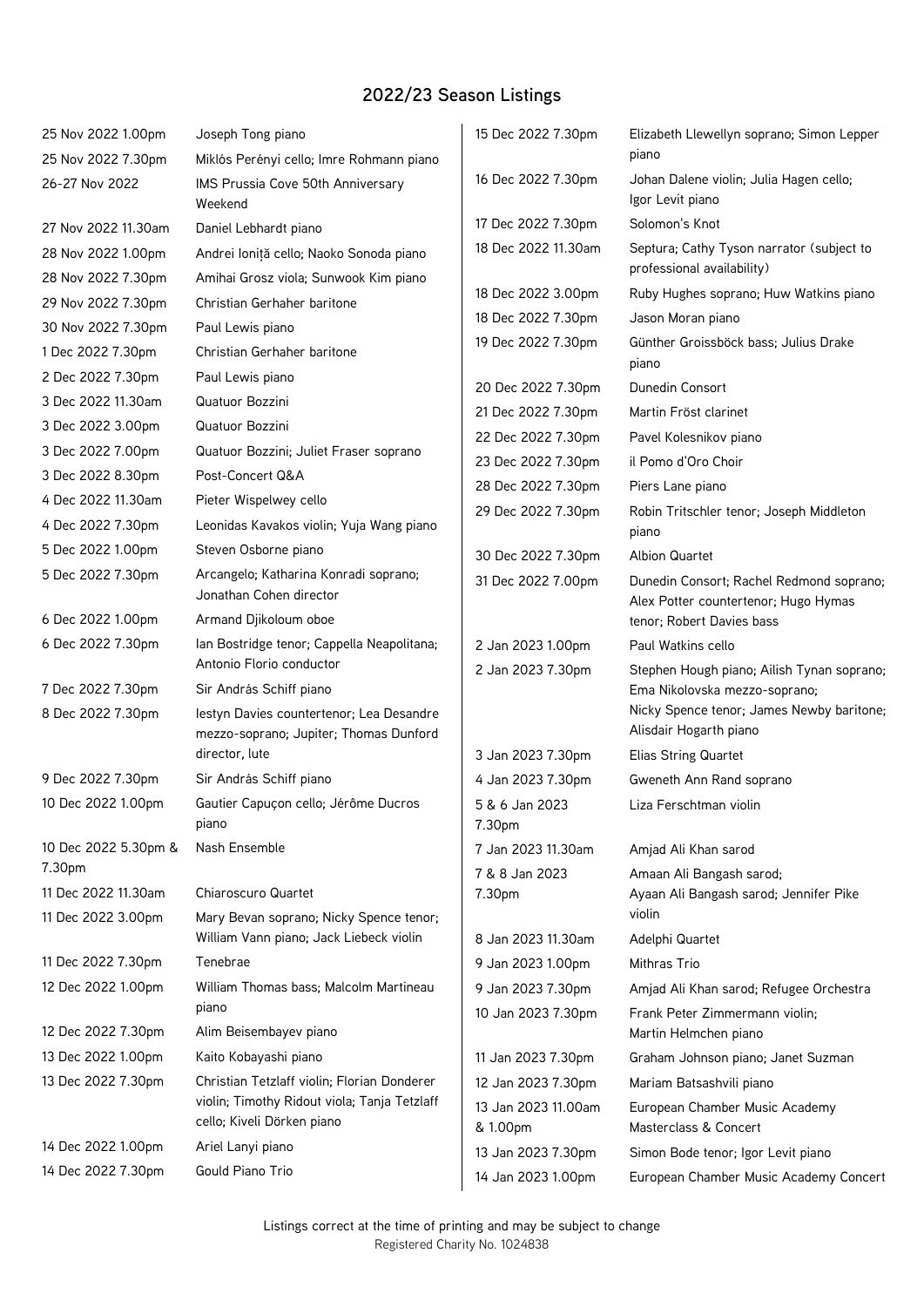| 14 Jan 2023 5.30pm &     | Nash Ensemble                                         | 11 Feb 2023 5.30pm  | She'Koyokh Klezmer band                      |
|--------------------------|-------------------------------------------------------|---------------------|----------------------------------------------|
| 7.30pm                   |                                                       | 11 Feb 2023 7.30pm  | Nash Ensemble                                |
| 15 Jan 2023 11.30am      | <b>Rolston String Quartet</b>                         | 12 Feb 2023 11.30am | Nash Ensemble                                |
| 15 Jan 2023 3.00pm       | European Chamber Music Academy Concert                | 12 Feb 2023 7.30pm  | Christian Gerhaher baritone                  |
| 15 Jan 2023 7.30pm       | Elena Urioste violin                                  | 13 Feb 2023 1.00pm  | Christian Poltéra cello; Kathryn Stott piano |
| 16 Jan 2023 1.00pm       | Shani Diluka piano                                    | 13 Feb 2023 7.30pm  | Jerusalem Quartet                            |
| 16 Jan 2023 7.30pm       | Modigliani Quartet                                    | 14 Feb 2023 7.30pm  | Boris Giltburg piano                         |
| 17 Jan 2023 7.30pm       | The Mozartists                                        | 15 Feb 2023 7.30pm  | Jerusalem Quartet; Elisabeth Leonskaja       |
| 18 Jan 2023 7.30pm       | Daniel Pioro violin                                   |                     | piano                                        |
| 19 Jan 2023 7.30pm       | Carolyn Sampson soprano;                              | 16 Feb 2023 7.30pm  | Marcin Wasilewski Trio                       |
|                          | Finnish Baroque Orchestra                             | 17 Feb 2023 7.30pm  | Danish String Quartet                        |
| 20 Jan 2023 7.30pm       | Julia Bullock soprano                                 | 18 Feb 2023 7.30pm  | Sir András Schiff piano                      |
| 21 Jan 2023 7.30pm       | <b>Belcea Quartet</b>                                 | 19 Feb 2023 11.30am | Alena Baeva violin; Vadym Kholodenko         |
| 22 Jan 2023 11.30am      | Natalie Clein cello                                   |                     | piano                                        |
| 22 Jan 2023 3.00pm       | Royal Academy of Music Song Circle                    | 19 Feb 2023 7.30pm  | Chineke! Chamber Ensemble                    |
| 22 Jan 2023 7.30pm       | Elaine Mitchener vocalist; Neil Charles               | 20 Feb 2023 1.00pm  | Jean-Efflam Bavouzet piano                   |
|                          | double bass; Jason Yarde saxophone;                   | 20 Feb 2023 7.30pm  | Sir András Schiff piano                      |
|                          | Pat Thomas keyboard                                   | 21 Feb 2023 7.30pm  | The English Concert                          |
| 23 Jan 2023 1.00pm       | Doric String Quartet; Brett Dean viola                | 22 Feb 2023 7.30pm  | Leonidas Kavakos violin; Enrico Pace piano   |
| 23 Jan 2023 7.30pm       | Lucas Jussen piano; Arthur Jussen piano               | 23 Feb 2023 7.30pm  | Angela Hewitt piano; Anna Bonitatibus        |
| 24 Jan 2023 7.30pm       | The King's Singers; Fretwork                          |                     | mezzo-soprano                                |
| 25 Jan 2023 7.30pm       | <b>Castalian String Quartet</b>                       | 24 Feb 2023 7.30pm  | Vox Luminis                                  |
| 26 Jan 2023 7.30pm       | Counterpoise; Sir John Tomlinson bass                 | 25 Feb 2023 11.30am | Mahan Esfahani harpsichord                   |
| 27 Jan 2023 7.30pm       | Christian Blackshaw piano                             | 25 Feb 2023 7.30pm  | Quatuor Ebène                                |
| 28 Jan 2023 1.00pm       | Clare Hammond piano                                   | 26 Feb 2023 11.30am | <b>Meccore String Quartet</b>                |
| 28 Jan 2023 7.30pm       | Shenyang bass-baritone                                | 26 Feb 2023 7.30pm  | Gould Piano Trio                             |
| 29 Jan 2023 11.30am      | Simply Quartet                                        | 27 Feb 2023 1.00pm  | Vision String Quartet                        |
| 29 Jan 2023 7.30pm       | Elisabeth Leonskaja piano;                            | 27 Feb 2023 7.30pm  | Nikola Hillebrand soprano                    |
|                          | Staatskapelle Streichquartett                         | 28 Feb 2023 7.30pm  | Wihan Quartet                                |
| 30 Jan 2023 1.00pm       | Lea Desandre mezzo-soprano; Jupiter                   | 1 Mar 2023 7.30pm   | Trish Clowes saxophone                       |
| 30 Jan 2023 7.30pm       | Severin von Eckardstein piano                         | 3 Mar 2023 7.30pm   | Kirill Gerstein piano                        |
| 1 Feb 2023 7.30pm        | Pavel Haas Quartet                                    | 4 Mar 2023 7.30pm   | Hilary Hahn violin                           |
| 2 Feb 2023 7.30pm        | Elizabeth Watts soprano; Simon Lepper                 | 5 Mar 2023 11.30am  | Aris Quartet                                 |
|                          | piano                                                 | 5 Mar 2023 7.30pm   | Adam Plachetka bass-baritone                 |
| 3 & 4 Feb 2023<br>7.30pm | Hagen Quartet                                         | 6 Mar 2023 1.00pm   | Tine Thing Helseth trumpet                   |
| 5 Feb 2023 11.30am       | Hagen Quartet                                         | 6 Mar 2023 7.30pm   | Edgar Moreau cello                           |
| 5 Feb 2023 7.30pm        | Les Talens Lyriques                                   | 7 Mar 2023 7.30pm   | Roderick Williams baritone                   |
| 6 Feb 2023 1.00pm        | Konstantin Krimmel baritone                           | 8 Mar 2023 1.00pm   | Héloïse Werner soprano; Tippett Quartet      |
| 6 Feb 2023 7.30pm        | Zlatomir Fung cello                                   | 8 Mar 2023 7.30pm   | The Hermes Experiment                        |
|                          |                                                       | 9 Mar 2023 7.30pm   | Alina Ibragimova violin;                     |
| 7 Feb 2023 7.30pm        | Schumann Quartet; Pablo Barragán clarinet             |                     | Kristian Bezuidenhout piano;                 |
| 8 Feb 2023 7.30pm        | Trio Isimsiz                                          |                     | Basel Chamber Orchestra                      |
| 9 Feb 2023 7.30pm        | lestyn Davies countertenor;<br>Joseph Middleton piano | 10 Mar 2023 7.30pm  | Jean Rondeau harpsichord                     |
| 10 Feb 2023 7.30pm       | Christian Gerhaher baritone                           |                     |                                              |
|                          |                                                       |                     |                                              |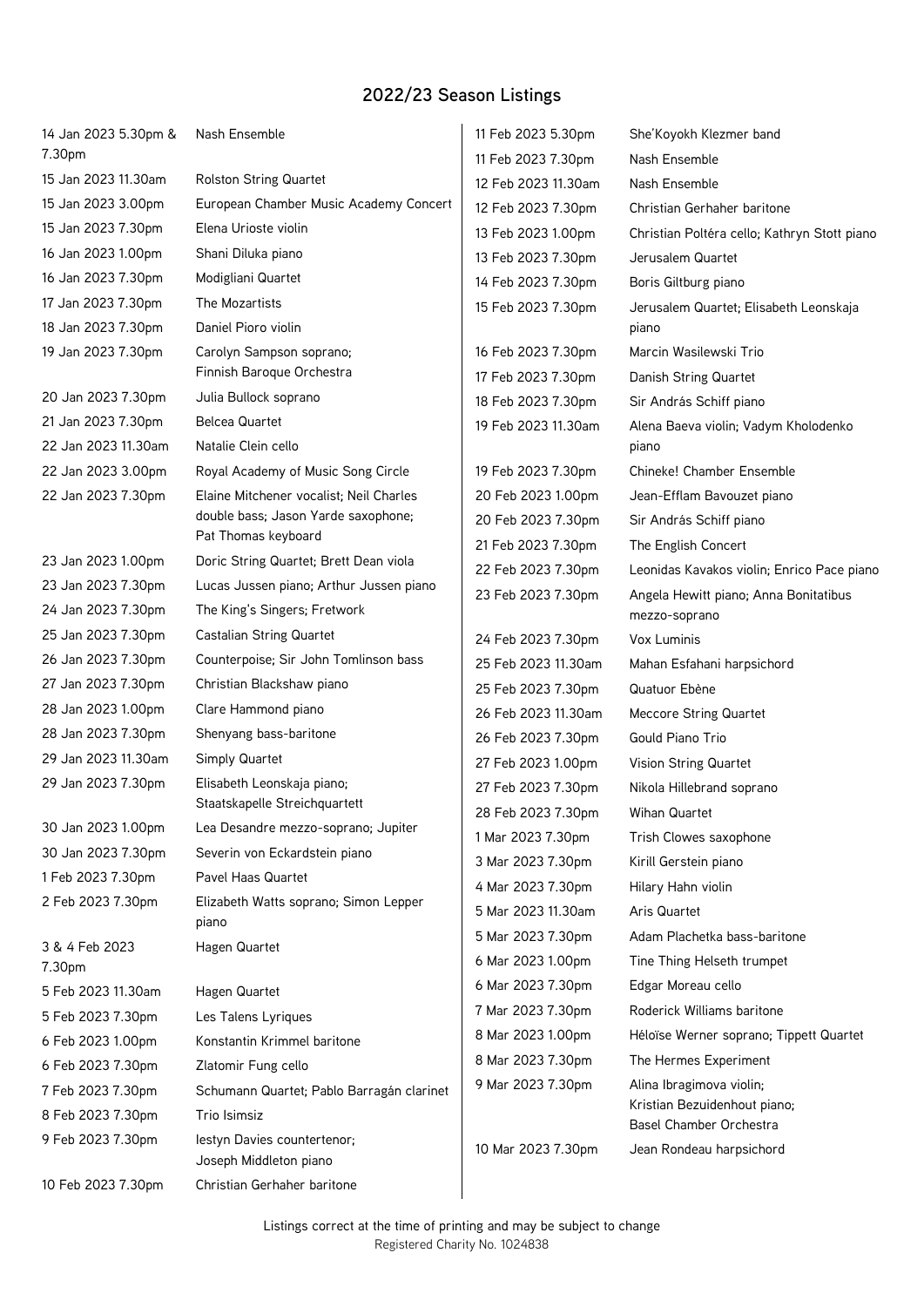| 11 Mar 2023 7.30pm             | Will Liverman baritone; Adam Walker flute;         | 7 Apr 2023 3.00pm   | Fretwork                                             |
|--------------------------------|----------------------------------------------------|---------------------|------------------------------------------------------|
|                                | Sean Shibe guitar; Owen Gunnell                    | 8 Apr 2023 7.30pm   | Florilegium                                          |
|                                | percussion                                         | 9 Apr 2023 11.30am  | Carducci String Quartet                              |
| 12 Mar 2023 11.30am            | <b>Consone Quartet</b>                             | 10 Apr 2023 1.00pm  | Meta4                                                |
| 12 Mar 2023 7.30pm             | François-Frédéric Guy piano                        | 11 Apr 2023 7.30pm  | Marouan Benabdallah piano                            |
| 13 Mar 2023 1.00pm             | Concerto Italiano                                  | 12 Apr 2023 7.30pm  | I Musicanti                                          |
| 13 Mar 2023 7.30pm             | Will Liverman baritone                             | 13 Apr 2023 7.30pm  | Belcea Quartet; Bertrand Chamayou piano              |
| 14 Mar 2023 7.30pm             | il Pomo d'Oro                                      | 14 Apr 2023 7.30pm  | Brenda Rae soprano                                   |
| 15 Mar 2023 7.30pm             | Sheku Kanneh-Mason cello                           | 15 Apr 2023 7.30pm  | Jean-Efflam Bavouzet piano                           |
| 16 Mar 2023 7.30pm             | <b>Novus String Quartet</b>                        | 16 Apr 2023 11.30am | Oliver Schnyder Trio                                 |
| 17 Mar 2023 7.30pm             | Daniil Trifonov piano; Sergei Babayan piano        | 16 Apr 2023 3.00pm  | Michael Arivony baritone                             |
| 18 Mar 2023 7.30pm             | Nash Ensemble; Christine Rice                      | 16 Apr 2023 7.30pm  | Martin Fröst clarinet                                |
| 19 Mar 2023 11.30am            | mezzo-soprano<br>Smetana Trio                      | 17 Apr 2023 1.00pm  | Nash Ensemble                                        |
|                                |                                                    | 17 Apr 2023 7.30pm  | Jean-Efflam Bavouzet piano                           |
| 19 Mar 2023 7.30pm             | Elizabeth Llewellyn soprano; Simon Lepper<br>piano | 18 Apr 2023 1.30pm  | Kathleen Ferrier Awards Semi-Final                   |
| 20 Mar 2023 1.00pm             | Francesca Dego violin                              | 18 Apr 2023 7.30pm  | Leslie Howard piano                                  |
| 20 Mar 2023 7.30pm             | Nikolai Lugansky piano                             | 19 Apr 2023 7.30pm  | Elsa Dreisig soprano                                 |
| 21 Mar 2023 7.30pm             | Chiaroscuro Quartet                                | 20 Apr 2023 7.30pm  | Schumann Quartet; Anna Vinnitskaya piano             |
| 22 Mar 2023 7.30pm             | Stéphane Degout baritone; Simon Lepper             | 21 Apr 2023 6.00pm  | Kathleen Ferrier Awards Final                        |
|                                | piano                                              | 22 Apr 2023         | <b>JACK Quartet</b>                                  |
| 23 Mar 2023 7.30pm             | The Sixteen                                        | 23 Apr 2023 11.30am | Jan Vogler cello; Ismo Eskelinen guitar              |
| 24 Mar 2023 7.30pm             | Marianne Crebassa mezzo-soprano                    | 23 Apr 2023 3.00pm  | Christina Gansch soprano                             |
| 25 Mar 2023 1.00pm             | Lucy Parham piano                                  | 23 Apr 2023 7.30pm  | Javier Perianes piano                                |
| 25 Mar 2023 7.30pm             | Imogen Cooper piano                                | 24 Apr 2023 1.00pm  | Fatma Said soprano; Joseph Middleton                 |
| 26 Mar 2023 11.30am            | Marmen Quartet                                     |                     | piano                                                |
| 26 Mar 2023 7.30pm             | Avi Avital mandolin; Ksenija Sidorova              | 24 Apr 2023 7.30pm  | The English Concert                                  |
|                                | accordion                                          | 25 Apr 2023 7.30pm  | Steven Isserlis cello; Connie Shih piano             |
| 27 Mar 2023 1.00pm             | Steven Isserlis cello                              | 26 Apr 2023 7.30pm  | Jonathan Plowright piano                             |
| 27 Mar 2023 7.30pm             | Beatrice Rana piano                                | 27 Apr 2023 7.30pm  | <b>Castalian String Quartet</b>                      |
| 28 Mar 2023 5.00pm             | Nash Ensemble Side by Side                         | 28 Apr 2023 7.30pm  | Claron McFadden soprano;<br>Alexander Melnikov piano |
| 28 Mar 2023 6.15pm &<br>7.30pm | Nash Inventions Pre-Concert Talk and<br>Concert    | 29 Apr 2023 7.30pm  | Paul Lewis piano                                     |
| 29 Mar 2023 7.30pm             | Quatuor Van Kuijk                                  | 30 Apr 2023 11.30am | Jeneba Kanneh-Mason piano                            |
|                                |                                                    | 30 Apr 2023 7.30pm  | Sally Matthews soprano; Simon Lepper                 |
| 30 Mar 2023 7.30pm             | Dunedin Consort                                    |                     | piano                                                |
| 31 Mar 2023 7.30pm             | Anastasia Kobekina cello                           | 1 May 2023 1.00pm   | Tom Borrow piano                                     |
| 1 Apr 2023 7.30pm              | Steven Osborne piano                               | 1 May 2023 7.30pm   | Paul Lewis piano                                     |
| 2 Apr 2023 11.30am             | Itamar Zorman violin; Adam Golka piano             | 2 May 2023 7.30pm   | <b>Elias String Quartet</b>                          |
| 2 Apr 2023 7.30pm              | Irish Baroque Orchestra                            | 3 May 2023 7.30pm   | Boris Giltburg piano; Pavel Haas Quartet             |
| 3 Apr 2023 1.00pm              | Kunal Lahiry piano; Fleur Barron                   | 4 May 2023 7.30pm   | <b>Silesian String Quartet</b>                       |
| 3 Apr 2023 7.30pm              | mezzo-soprano<br>Sir Simon Keenlyside baritone     | 5 May 2023 7.30pm   | <b>Wigmore Soloists</b>                              |
| 4 Apr 2023 7.30pm              | Pavel Kolesnikov piano                             | 6 May 2023          | RNCM 50th Anniversary Composer                       |
| 5 Apr 2023 7.30pm              | London Handel Orchestra                            |                     | Focus Day                                            |
|                                |                                                    | 6 May 2023 7.30pm   | Igor Levit piano; Alexei Volodin piano               |
| 6 Apr 2023 7.30pm              | Garrick Ohlsson piano                              |                     |                                                      |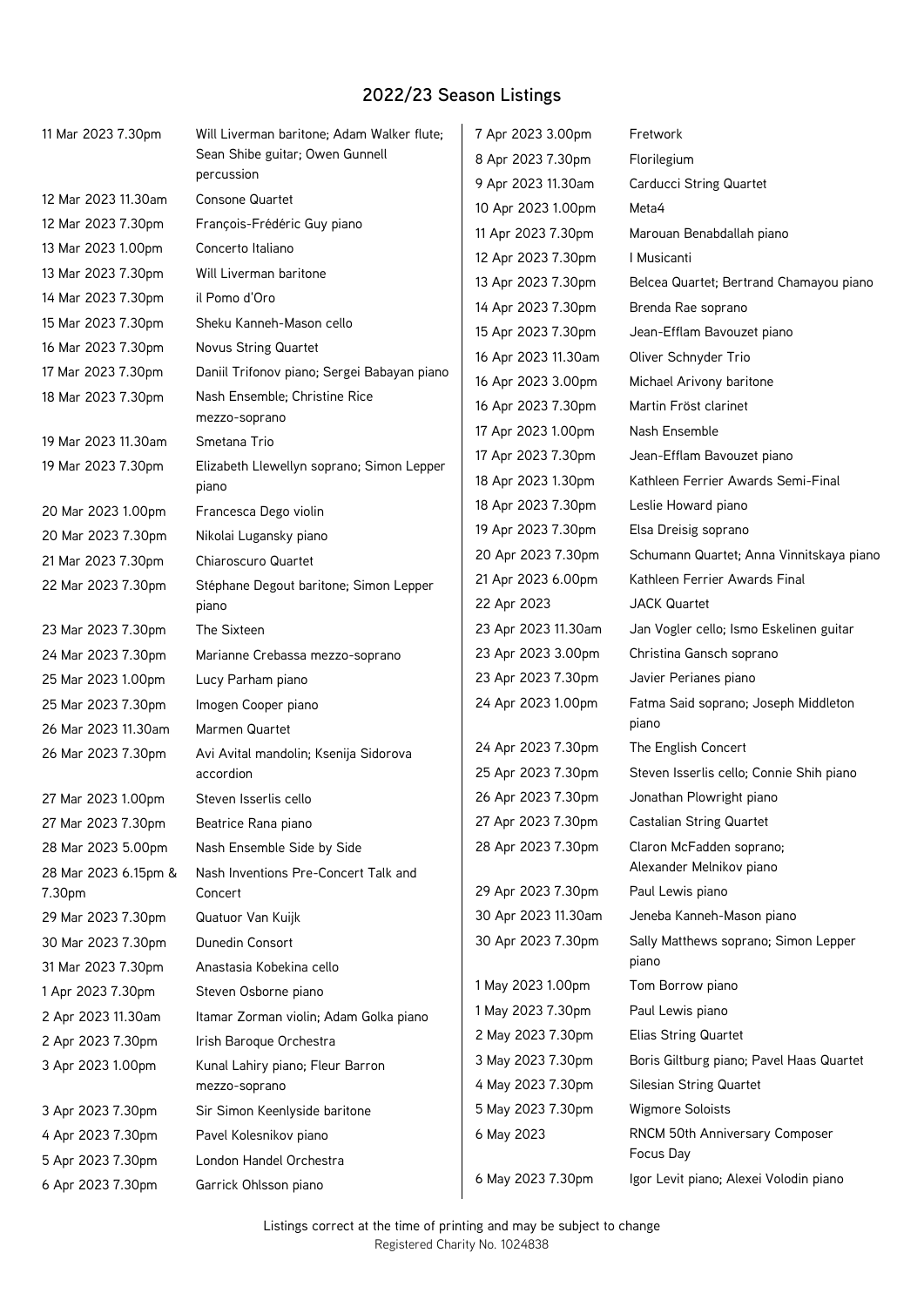| 7 May 2023 11.30am  | <b>Busch Trio</b>                                   | 8 Jun 2023 7.30pm   | Arcangelo                                          |
|---------------------|-----------------------------------------------------|---------------------|----------------------------------------------------|
| 7 May 2023 7.30pm   | Benjamin Grosvenor piano                            | 9 Jun 2023 7.30pm   | Simon Bode tenor; Francesco Piemontesi             |
| 8 May 2023 1.00pm   | Ning Feng violin                                    |                     | piano                                              |
| 8 May 2023 7.30pm   | Christiane Karg soprano;<br>Anneleen Leenaerts harp | 10 Jun 2023         | Borletti-Buitoni Trust 20th<br>Anniversary Weekend |
| 9 May 2023 7.30pm   | Les Talens Lyriques                                 | 11 Jun 2023         | Borletti-Buitoni Trust 20th Anniversary<br>Weekend |
| 10 May 2023 7.30pm  | Royal Academy of Music Soloists Ensemble            | 12 Jun 2023 1.00pm  | Pavel Haas Quartet                                 |
| 11 May 2023 7.30pm  | Alexander Gavrylyuk piano                           | 12 Jun 2023 7.30pm  | Danish String Quartet                              |
| 12 May 2023 7.30pm  | lestyn Davies countertenor;<br>Thomas Dunford lute  | 13 Jun 2023 7.30pm  | Eric Lu piano                                      |
| 13 May 2023         | The African Concert Series Day                      | 15 Jun 2023 7.30pm  | Pavel Haas Quartet                                 |
| 14 May 2023 11.30am | Elena Urioste violin; Tom Poster piano              | 16 Jun 2023 7.30pm  | The Mozartists                                     |
| 14 May 2023 7.30pm  | Paul Lewis piano;                                   | 18 Jun 2023 11.30am | Doric String Quartet                               |
|                     | Boston Symphony Chamber Players                     | 18 Jun 2023 7.30pm  | Alina Ibragimova violin;                           |
| 15 May 2023 1.00pm  | Alina Ibragimova violin                             |                     | Kristian Bezuidenhout piano;                       |
| 15 & 17 May 2023    | <b>Takács Quartet</b>                               |                     | Basel Chamber Orchestra                            |
| 7.30pm              |                                                     | 19 Jun 2023 1.00pm  | <b>Carousel Ensemble</b>                           |
| 18 May 2023 7.30pm  | Nikolai Lugansky piano                              | 19 Jun 2023 7.30pm  | Solomon's Knot at St James's Spanish<br>Place      |
| 19 May 2023 7.30pm  | Esmé Quartet                                        | 20 Jun 2023 7.30pm  | Hilary Hahn violin                                 |
| 20 May 2023 7.30pm  | Sir András Schiff piano                             | 21 Jun 2023 7.30pm  | <b>Explore Ensemble</b>                            |
| 21 May 2023 11.30am | Esmé Quartet                                        | 23 Jun 2023 7.30pm  | Ema Nikolovska mezzo-soprano                       |
| 21 May 2023 7.30pm  | Michael Spyres tenor; il Pomo d'Oro                 | 24 Jun 2023 1.00pm  | Anne Sofie von Otter mezzo-soprano                 |
| 22 May 2023 1.00pm  | Sitkovetsky Trio                                    | 24 Jun 2023 7.30pm  | <b>Wihan Quartet</b>                               |
| 22 May 2023 7.30pm  | Sir András Schiff piano                             | 25 Jun 2023 11.30am | <b>Wihan Quartet</b>                               |
| 23 May 2023 7.30pm  | Gould Piano Trio                                    |                     |                                                    |
| 24 May 2023 7.30pm  | Alice Coote mezzo-soprano                           | 25 Jun 2023 3.00pm  | Sarah Gilford soprano                              |
| 25 May 2023 7.30pm  | Angela Hewitt piano                                 | 25 Jun 2023 7.30pm  | Francesco Piemontesi piano                         |
| 26 May 2023 7.00pm  | <b>Novus String Quartet</b>                         | 26 Jun 2023 1.00pm  | VOCES8                                             |
| 26 May 2023 10.00pm | Elaine Mitchener vocalist                           | 26 Jun 2023 7.30pm  | Julia Kleiter soprano; Michael Gees piano          |
| 27 May 2023 1.00pm  | Mark Padmore tenor; Roderick Williams               | 27 Jun 2023 7.30pm  | François-Frédéric Guy piano                        |
|                     | baritone; Julius Drake piano                        | 29 Jun 2023 7.30pm  | Vox Luminis                                        |
| 28 May 2023 11.30am | Quatuor Van Kuijk                                   | 30 Jun 2023 7.30pm  | MILOŠ guitar                                       |
| 29 May 2023 1.00pm  | Helen Charlston mezzo-soprano                       | 1 Jul 2023 1.00pm   | Emmanuel Despax piano                              |
| 29 May 2023 7.30pm  | Jerusalem Quartet; Hila Baggio soprano              | 1 Jul 2023 7.30pm   | Kaleidoscope Chamber Collective                    |
| 30 May 2023 7.30pm  | Jerusalem Quartet                                   | 2 Jul 2023 11.30am  | Quatuor Agate                                      |
| 31 May 2023 7.30pm  | Lawrence Power viola                                | 2 Jul 2023 7.30pm   | Kirill Gerstein piano                              |
| 1 Jun 2023 7.30pm   | Cédric Tiberghien piano                             | 3 Jul 2023 1.00pm   | Schumann Quartet                                   |
| 2 Jun 2023 3.00pm   | YCAT Public Final Auditions 2022                    | 3 Jul 2023 7.30pm   | Christoph Prégardien tenor; Stefan Litwin<br>piano |
| 3 Jun 2023 7.30pm   | Cuarteto Casals                                     | 4 Jul 2023 1.00pm   | The Cardinall's Musick                             |
| 4 Jun 2023 11.30am  | Cuarteto Casals                                     | 5 Jul 2023 7.30pm   | Christoph Prégardien tenor; Julius Drake           |
| 4 Jun 2023 7.30pm   | Nevermind                                           |                     | piano                                              |
| 5 Jun 2023 1.00pm   | Orsino Ensemble                                     | 7 Jul 2023 7.30pm   | Christoph Prégardien tenor; La Centifolia          |
| 5 Jun 2023 7.30pm   | Cuarteto Casals                                     | 8 Jul 2023          | Brooklyn Rider                                     |
| 6 Jun 2023 7.30pm   | Le Concert Spirituel                                | 9 Jul 2023 11.30am  | Fantasticus                                        |
| 7 Jun 2023 7.30pm   | Modigliani Quartet                                  |                     |                                                    |